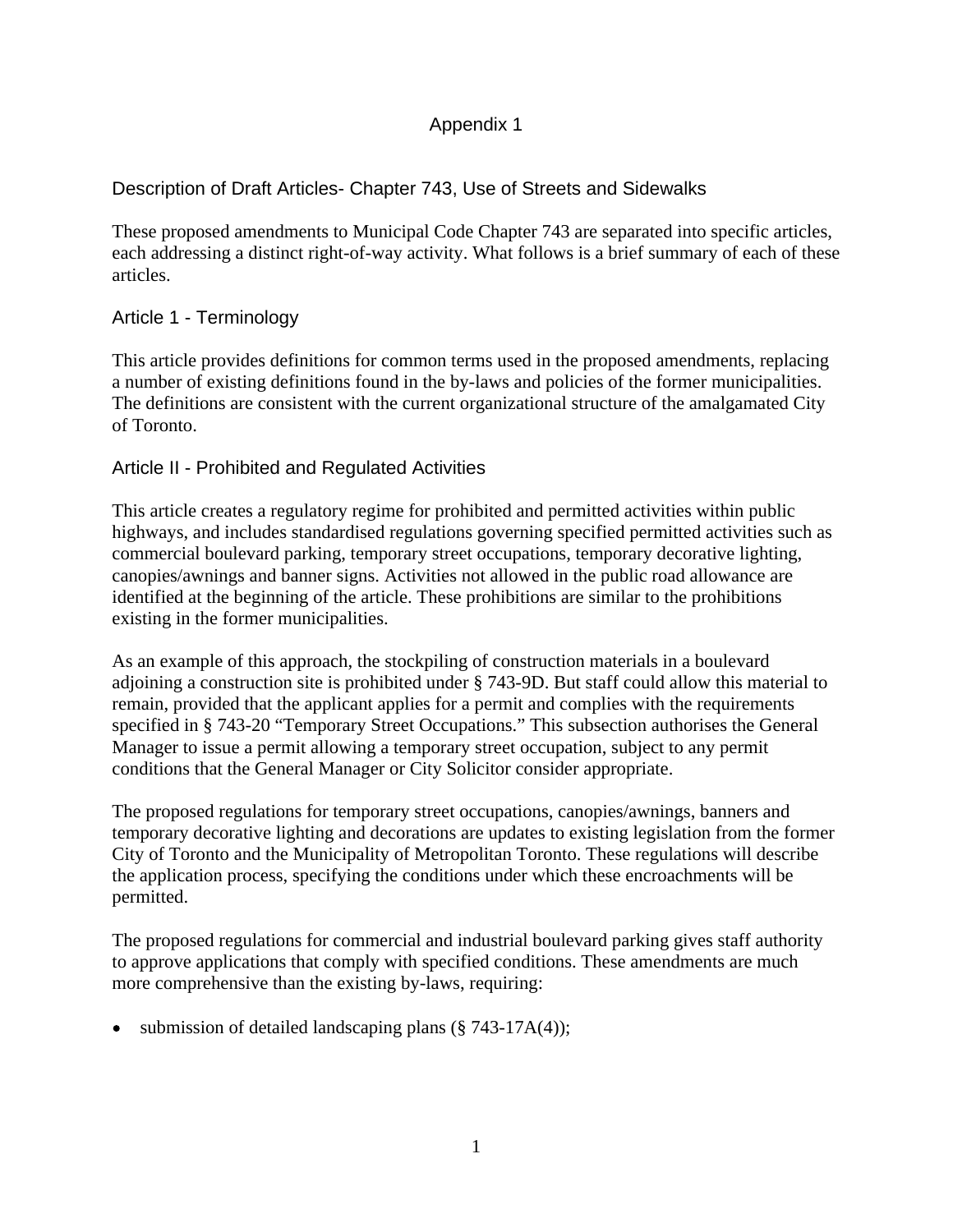- that to prohibit an applicant subsequently leasing boulevard stalls to other unauthorised persons, the use of boulevard parking stalls is limited to their employees and customers (§ 743-17B(7));
- that if considered appropriate, the applicant shall register the boulevard parking agreement on-title to the property(§ 743-17B(8)).
- a prohibition on direct vehicle access from boulevard parking stalls to arterial streets, with the stalls aligned parallel to the road whenever possible both to reduce traffic conflicts, improve safety and maximise boulevard landscaping (§ 743-17E); and,
- confirmation that introducing commercial/industrial boulevard parking will not contravene existing zoning regulations (§ 743-17I).

Provisions are also included which prohibit dwelling or camping out on a road allowance, the setting of fires and tracking of mud and debris. The former is included in consultation with the Shelter Support and Housing Administration Division.

Staff will be required to circulate applications to the affected Ward Councillor for comment. If the application abuts a residential area, the Ward Councillor may request that, before approving the application, staff conduct a poll of the adjoining residential neighbourhood to determine community support for the proposal. This poll must comply with the requirements of Chapter 190 "Polling and Notification." Staff will refuse any application that does not satisfy the polling requirements of Chapter 190.

Regulations concerning the placement of memorials within public highways are also included in Article II under § 743-21 "Memorials in Streets." The criteria in this section are consistent with the policy on roadside memorials adopted by City Council in 2003, but including it in the Toronto Municipal Code makes these regulations more accessible for both staff and the public.

Article VIII - Street Work

Under these proposed amendments, the definition of street work:

". . . includes any excavating in streets, and installing, repairing, replacing, extending or operating and maintaining any equipment, structure or device located on, over, along, across, under, or in streets."

Excavating in a street is defined as:

". . . the breaking, digging up, tearing up, tunnelling, boring, coring, cutting into or removing any portion of the surface or subsurface of the street, including pavement, sidewalk, curbs, gutter or landscaping."

A temporary street occupation is defined as:

". . . the occupation of any portion of a street for social, recreational, community or athletic purposes, or the placing of any barricade, covered pedestrian walkway, construction site fencing, hoarding, machinery, material or other object, hoisting,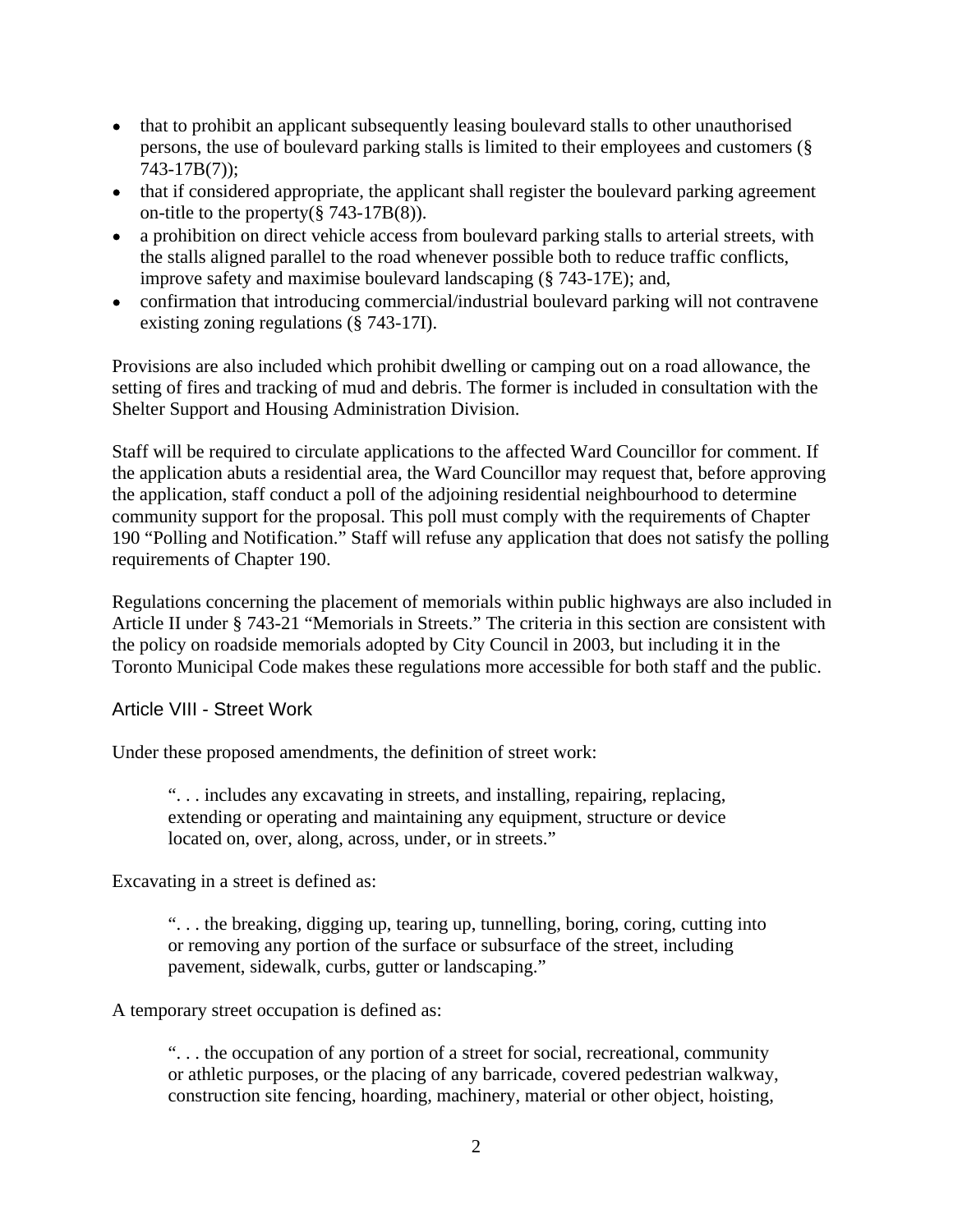or transporting excess loads, or carrying out any street work that does not require excavating in a street."

This article prohibits anyone from conducting street work, or temporarily occupying a street, unless they obtain consent from the municipality in the form of a permit or other agreement with the City. The only exemption to this requirement is street work done by the Transportation Services Division for the purposes of maintaining its public highways, and street work in a boulevard done by adjoining property owners for the purposes of planting and maintaining 'soft' landscaping such as sod, bushes and gardens.

The article establishes the terms and conditions under which the General Manager may authorise a permit for a temporary street occupation or to excavate in a street. In these respects, the proposed amendments that Article VIII describes are not dissimilar to the assortment of existing municipal by-laws and the existing formal and informal 'best' practises often used by staff; however, they have been made far clearer by including the following:

- requiring, if requested by the General Manager, information confirming the location of above- and below-grade utilities and services, with written consent from the utility or service company indicating that they do not object to the proposed street work  $(\S 743-52F(6))$ ;
- requiring, if requested by the General Manager for the purposes of minimising excavation, installation of utilities in 'joint use' facilities with other utilities and services (§ 743-52H);
- requiring proof of insurance in an amount acceptable to the General Manager and Chief Financial Officer (§ 743-53);
- requiring that every applicant submit financial securities sufficient to restore a street to its original pre-construction condition should the applicant default on their obligations (§ 743- 54);
- establishing a harmonised process for collecting and returning financial securities taken as a condition to approving street work or required by a development agreement, including a notification procedure to advise property owners that securities taken out by their contractor are ready to be refunded (§ 743-54A and § 743-54D);
- requiring that contractors who are subject to a development agreement warrant their street work for a period of one to two years, depending on the location of the work within the right of-way (§ 743-54D);
- allowing the City to use financial securities to restore the street should the applicant default on their obligations, and collect any outstanding amounts in a like manner as taxes (§ 743- 54C(5) and § 743-54D(4));
- similar to existing legislation (§ 743-4) dealing with Municipal Road Damage Deposits, allowing the City to retain financial securities that remain unclaimed two years after the date the securities were paid (§ 743-54E);
- allowing the City to refuse any incomplete permit, any permit submitted using false or  $\bullet$ misleading information, any permit where fees and securities have not been paid, and any permit requested by persons who have violated conditions to approval on previous permits (§ 743-57);
- applying a formal moratorium to permits requested on recently constructed or resurfaced streets (§ 743-58);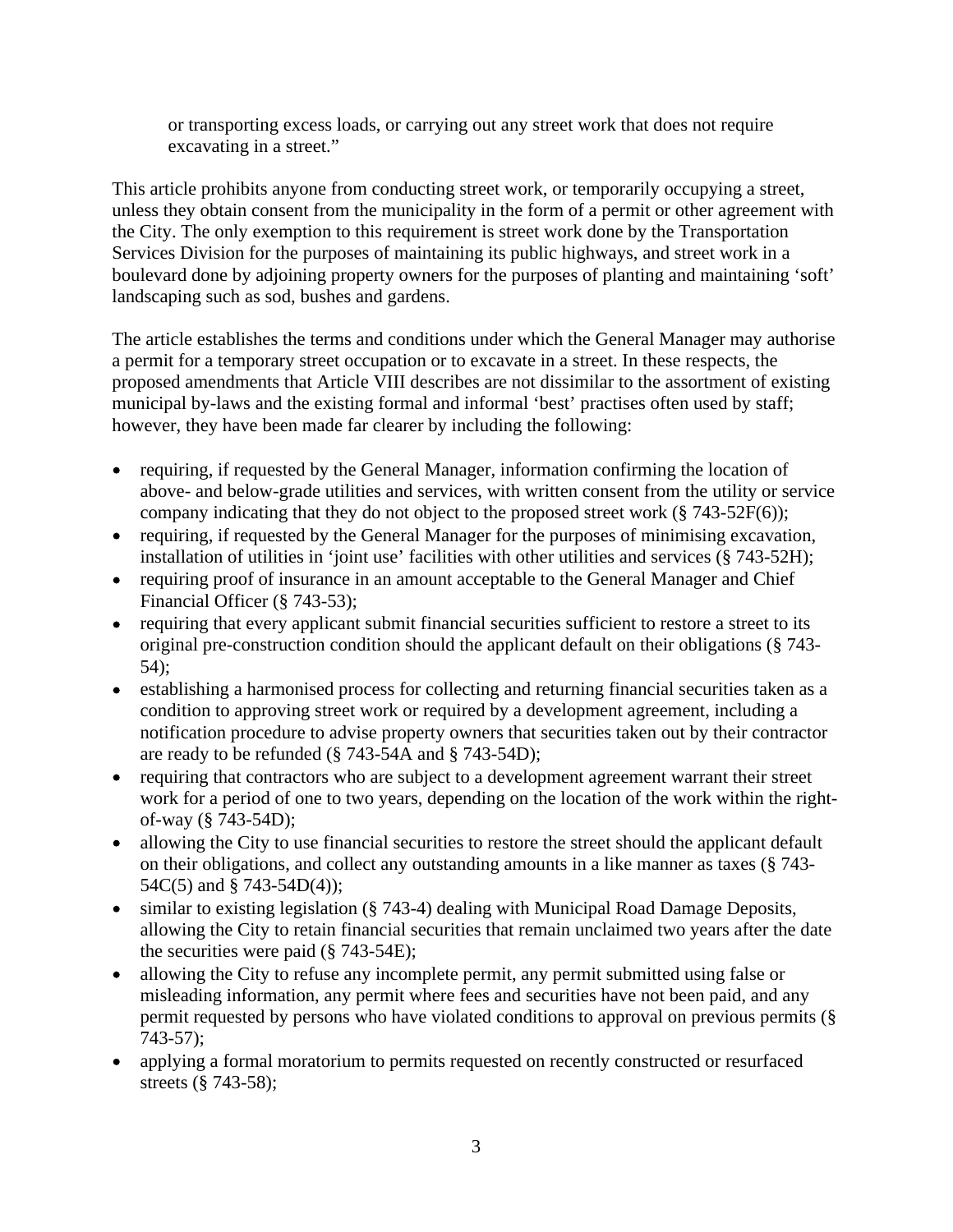- specifying uniform standards to ensure that work sites and other construction-related temporary street occupations are maintained in a safe condition (§ 743-59);
- establishing standard conditions that apply to every street work permit, regardless of whether these conditions actually appear on the permit (Schedule A); and,
- requiring that the permit holder restore the street to its original condition as it existed before they started the work (§ 743-60).

With Article VIII we achieve consistent regulations governing the conditions under which the City will allow people to work in our streets. In comparison to the current variety of municipal by-laws and sometimes vague and conflicting operating practises, these proposed regulations will be easier for staff to administer, and much easier for residents and business owners to comprehend.

Article X – Encroachments in Streets<br>Arguably one of the most misinterpreted phrases in municipal administration, an "encroachment," as it relates to public road allowance, is generally taken to mean anything privately installed or planted within the limits of a public highway.

As enacted by the former municipalities, existing encroachment regulations treat and define the subject differently. Former municipalities such as Toronto and North York had specific by-laws regulating encroachments, while others such as Etobicoke and York dealt with encroachments through Council-approved policies. Whether a policy or a by-law, none treat the issue consistently. An "encroachment" allowed "as of right" in one former municipality may require Community Council approval, payment of annual fees and a legal agreement in another.

For the purposes of this proposed Article, an "encroachment" is defined as:

". . . Any device, equipment, object, structure or vegetation that is located on, over, along, across, under or in a street, or any portion thereof, but excluding any vegetation planted or any device, equipment, object, or structure installed and maintained by the City."

Put another way, unless the City installed or planted the encroachment, then under Article II the encroachment is unauthorized and the property owner is required to remove it. But § 743-90A of Article X provides specific exemptions to this prohibition, specifically:

- "soft" landscaping (such as sod and gardens);
- walkways less than 1.5m wide;
- fences and retaining walls less than 0.90m in height; and,
- stairs leading to single-family dwellings,  $\bullet$

that are allowed within the public road allowance without the need for an encroachment agreement, provided that the encroachment:

• does not interfere with sight lines;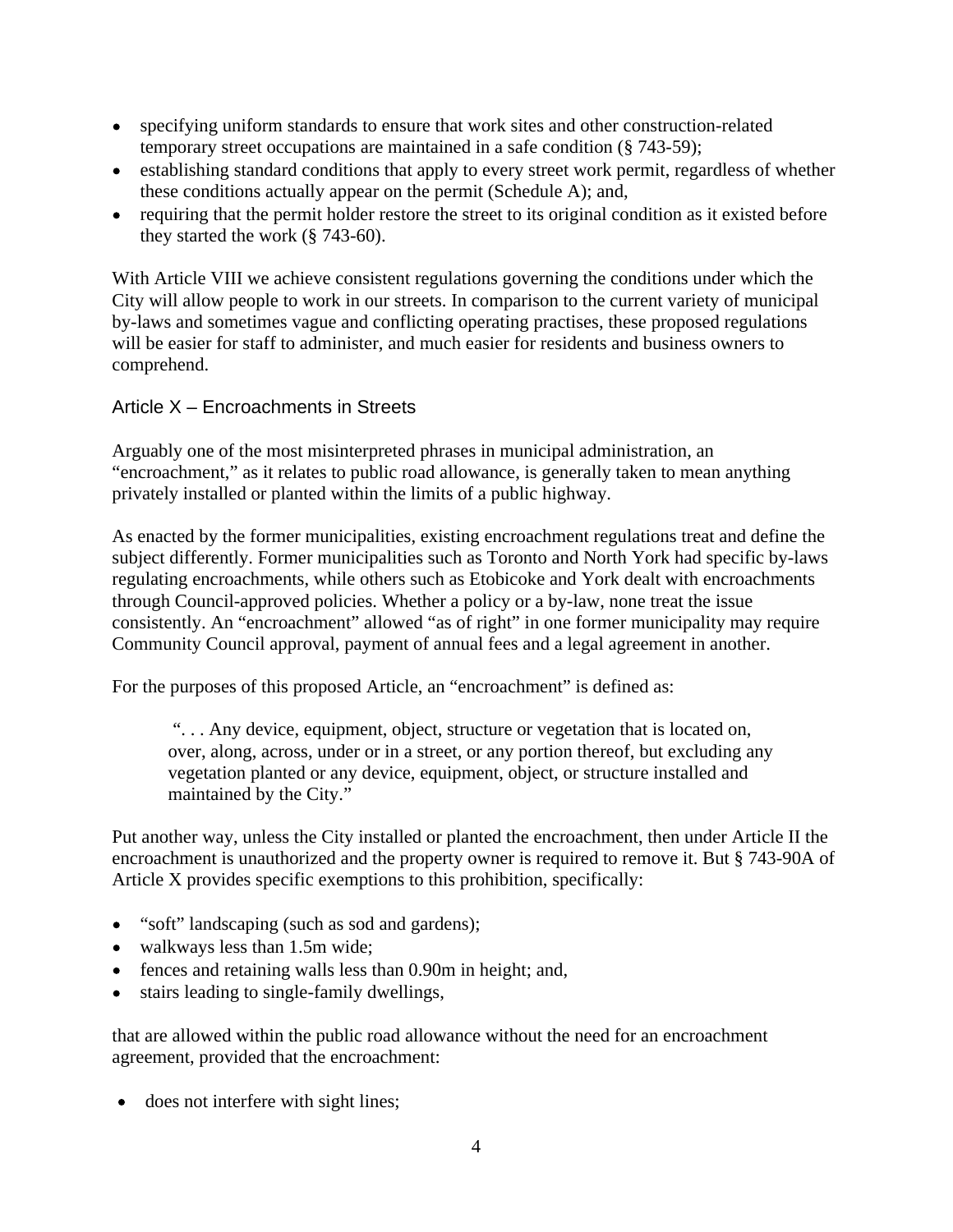- does not obstruct driveways or pose a hazard to pedestrian/vehicle traffic;
- does not obstruct the City's ability to maintain the street in a state of good repair and to keep it clear of snow and ice;
- does not interfere with traffic control devices, existing or future sidewalks, bicycle trails or utilities;
- does not extend into the boulevard area of an adjoining property; and,
- complies with the minimum setback requirements from the travelled portion of the road and sidewalk that § 743-90E specifies.

Property owners proposing to install a permitted encroachment within the public road allowance fronting their properties, with the exception of 'soft' landscaping and gardens that are permitted "as of right," are required to obtain a permit from the General Manager, confirm the location of all existing utilities before they start their street work and maintain the permitted encroachment in a state of good repair.

Persons installing the permitted encroachments described in § 743-90A will not have to enter into an encroachment agreement or pay a fee for the encroachment, nor is a fee required for the permit. By waiving these fees we can improve public safety and provide better customer service that achieves compliance with the regulations by encouraging the public to come forward and seek our advice before building their encroachment. This is in marked contrast to the existing regulations in all of the former municipalities that requires permits and payment of applicable fees for encroachments or any other construction activity that "breaks open" the surface of a road or boulevard.

This Article specifies that the City will not be responsible for repairing or replacing an encroachment damaged due to municipal maintenance activities such as snow clearing or street repairs, that property owners must maintain their encroachments in a state of good repair, and that the City can modify or remove the encroachment subject to the notification process described in Article XVIII.

Business Improvement Areas (BIA) defined under the *City of Toronto Act, 2006*, are allowed to place encroachments such as street furniture, decorative lighting, decorations, planter boxes, identification signage, historical markers, public art and 'soft' landscaping in public road allowances, provided that these encroachments are maintained by the BIA in a state of good repair. Again, to encourage compliance as well as expediting and streamlining the application process, BIA's will be required to obtain the necessary permits but are exempt from permit and encroachment fees.

With the exception of the encroachments described above, all other encroachments require municipal approval. To advance the approval process, and to reduce the administrative burden on Council and improve customer service, Article X gives staff delegated authority to enter into agreements for a variety of encroachments provided that the proposed encroachment complies with the conditions and criteria specified in § 743-93 specifies. The types of encroachments dealt with through delegated authority are typically those most likely to be encountered on a daily basis, such as fences and building projections. Any proposed encroachment that does not comply with the specifications in § 743-93 will require Community Council approval.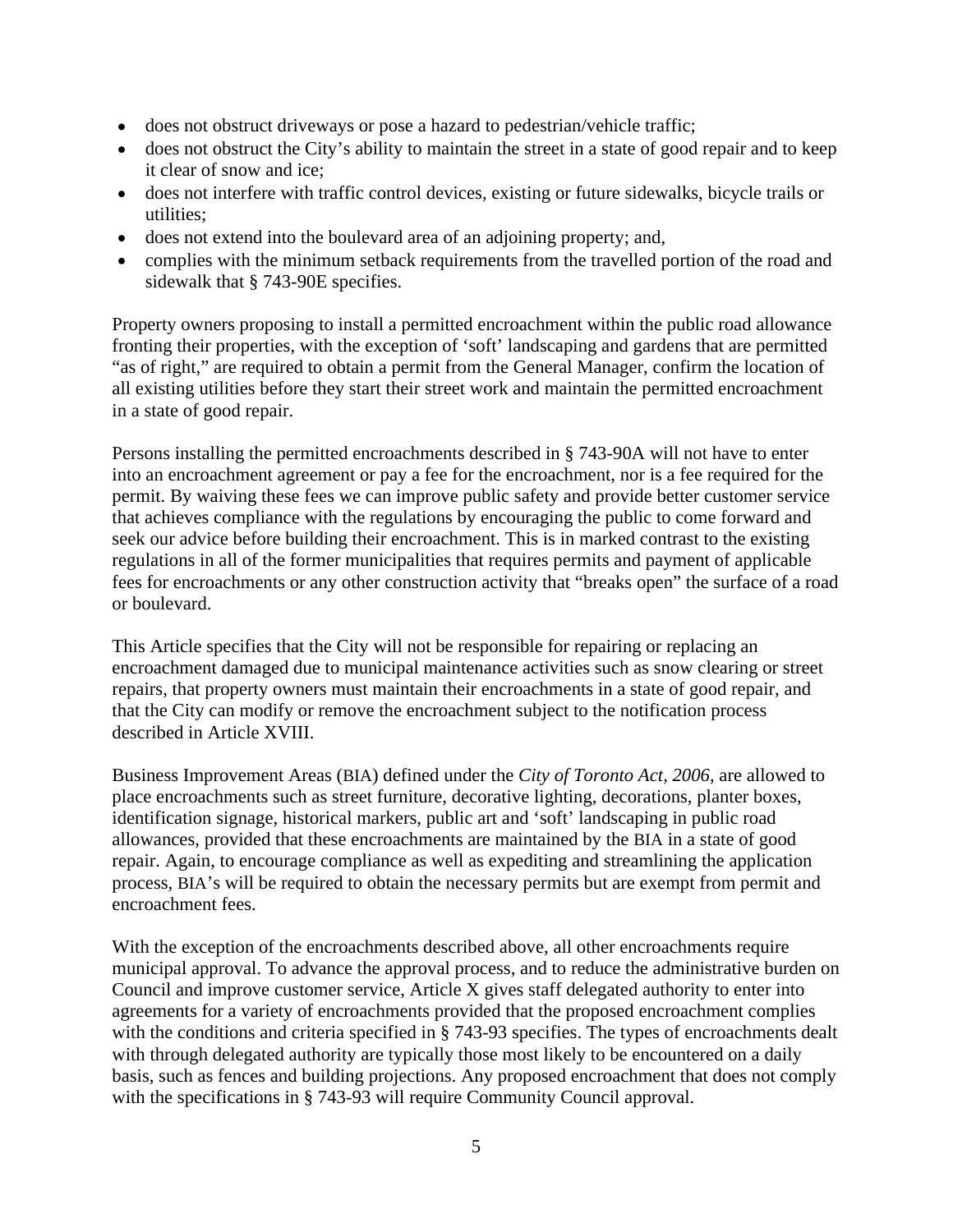Recognizing that there are hundreds of existing encroachments approved under the existing regulatory regime inherited from the former municipalities, Article X provides a "grandparent" clause (§ 743-94) exempting these authorized encroachments from the new regulations, provided that the existing encroachment complies with the terms and conditions of its original approval. The "grandparenting" expires when the property is subject to an application for a plan of subdivision, rezoning, official plan amendment, site plan approval, minor variance or consent (property severance) initiated by property owner, at which time the encroachments must be removed or brought into compliance with the new standards.

#### Article XI – Maintaining Boulevards

Municipalities establish public highways to ensure the safe and efficient movement of transit, vehicle and pedestrian traffic. The untraveled portion of a public highway, typically referred to as the "boulevard," is an important municipal resource providing a number of very important functions. It acts as a safety separation between vehicles and pedestrians while maintaining an area that provides snow storage and accommodates sidewalks, above- and below-grade utilities, traffic signs and other control devices. It also reduces crash potential by providing an area between the road and adjoining properties that can be kept free of visual obstructions that restrict a driver's sight lines when entering or exiting abutting properties and intersections.

Regulations from the former municipalities identify a number of obligations regarding boulevard maintenance by property owners. None consistently address the issue; for example, a property owner in former Toronto or York is required to cut the boulevard grass, while property owners/occupants in Scarborough and East York have to maintain their hedges and shrubs, but are not legally required to cut the grass. Residents in former Etobicoke and North York are not required to cut the grass on municipal boulevards, but in North York, commercial and apartment property owners must cut the boulevard grass and remove litter.

Since 2006, properties with front yard parking pads in the City have been required to maintain the adjoining municipal boulevard. This includes cutting the grass, removing litter, pruning hedges/shrubs and maintaining encroachments in a state of good repair.

Clearly, there is no consistent regulation dealing with the issue of boulevard maintenance, particularly the 'soft' landscaping prevalent in most areas of the City, nor are maintenance obligations clearly stated for either the property owner or the municipality. As a general practise, the City does not maintain 'soft' landscaping unless a property is in an obvious state of disrepair, and even then, maintenance, particularly grass cutting, is infrequent.

Fortunately, most property owners appreciate that it is simply not realistic, from either a financial or a logistical perspective, for the municipality to provide a level of boulevard maintenance appropriate to the standard that most owners would prefer. As a result, the overwhelming majority of property owners tacitly assume this responsibility, recognizing that maintaining their municipal boulevards has a tangible benefit not only to their property values, but to their communities as well.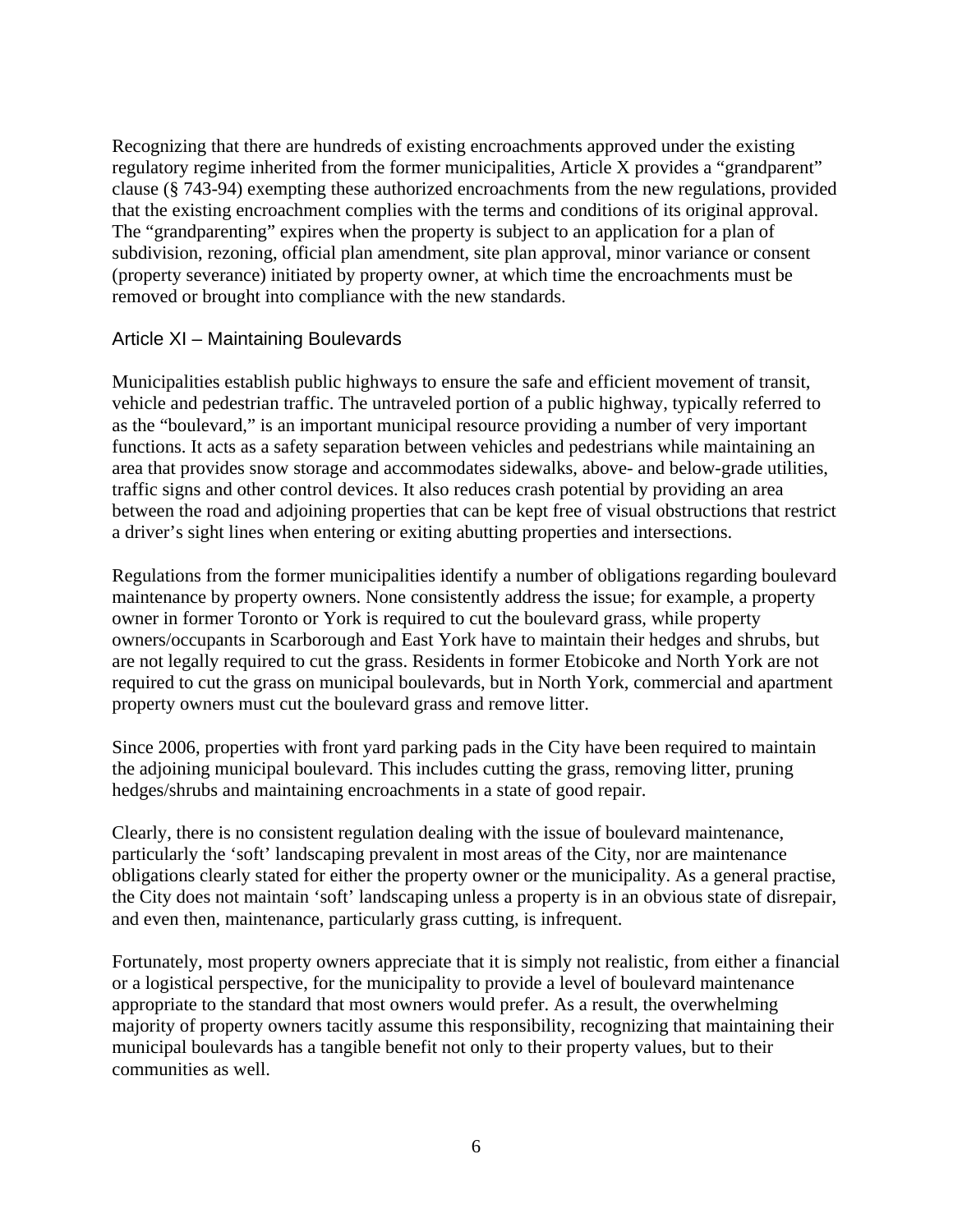Article XI recognizes that the City needs to clearly define its obligations with respect to boulevard maintenance, that responsible property owners play a key role in sustaining a clean and attractive streetscape, both from an environmental and financial perspective, and that there are property owners, to the detriment of their neighbourhoods, who neglect to maintain either their own lots or the adjoining boulevard.

Article XI clearly defines the relationship between the property owner and the City, requiring that the property owner (§ 743-100):

- maintain boulevard vegetation in a state of healthy and vigorous growth, with sod trimmed to a height not exceeding 20cm, with hedges and shrubs properly maintained so that they do not obstruct sidewalks, fire hydrants or roadways;
- maintain any permitted encroachments as described in Article X;
- maintain driveway and parking areas in a state of good repair; and,
- maintain the boulevard free of litter, leaves, lawn/tree trimmings and noxious weeds;
- ensure that driver and pedestrian sight lines are not obstructed by encroachments or vegetation.

With respect to boulevard maintenance, property owners are not required to maintain (§ 743-101):

- vegetation or streetscaping located in centre medians and traffic islands;
- municipal sidewalks or retaining walls, fences or noise attenuation walls built by the City;
- public transit stops or transit shelters;
- street trees, hedges, shrubs or maintained natural gardens planted by the City;
- damage to boulevards resulting from motor vehicle crashes; and,
- locations where the property owner cannot realistically be expected to maintain the boulevard due to grades or other constraints.

We emphasize that the boulevard maintenance requirements that § 743-100 specifies have applied to properties with front yard parking pads since 2006, when these requirements were introduced in Chapter 918 "Parking on Residential Front Yards and Boulevards" (§ 918-23) of the City of Toronto Municipal Code.

Technically, current municipal by-laws require that a property owner obtain a permit from the municipality every time they "excavate" in a boulevard. Under these existing ordinances, simply digging into boulevard soil to plant a single flower requires a permit as well as the payment of associated fees. In exchange for maintaining boulevard vegetation, property owners will be exempt from any requirement to obtain permits, pay fees or obtain encroachment agreements, to plant or maintain soft landscaping (§ 743-51). As indicated previously, persons constructing the permitted encroachments that § 743-90 specifies still require municipal approval, but there is no fee associated with obtaining a permit from the City, nor a requirement for an encroachment agreement.

For enforcement purposes, Article XI specifies that after providing written notice, the General Manager can (§ 743-102):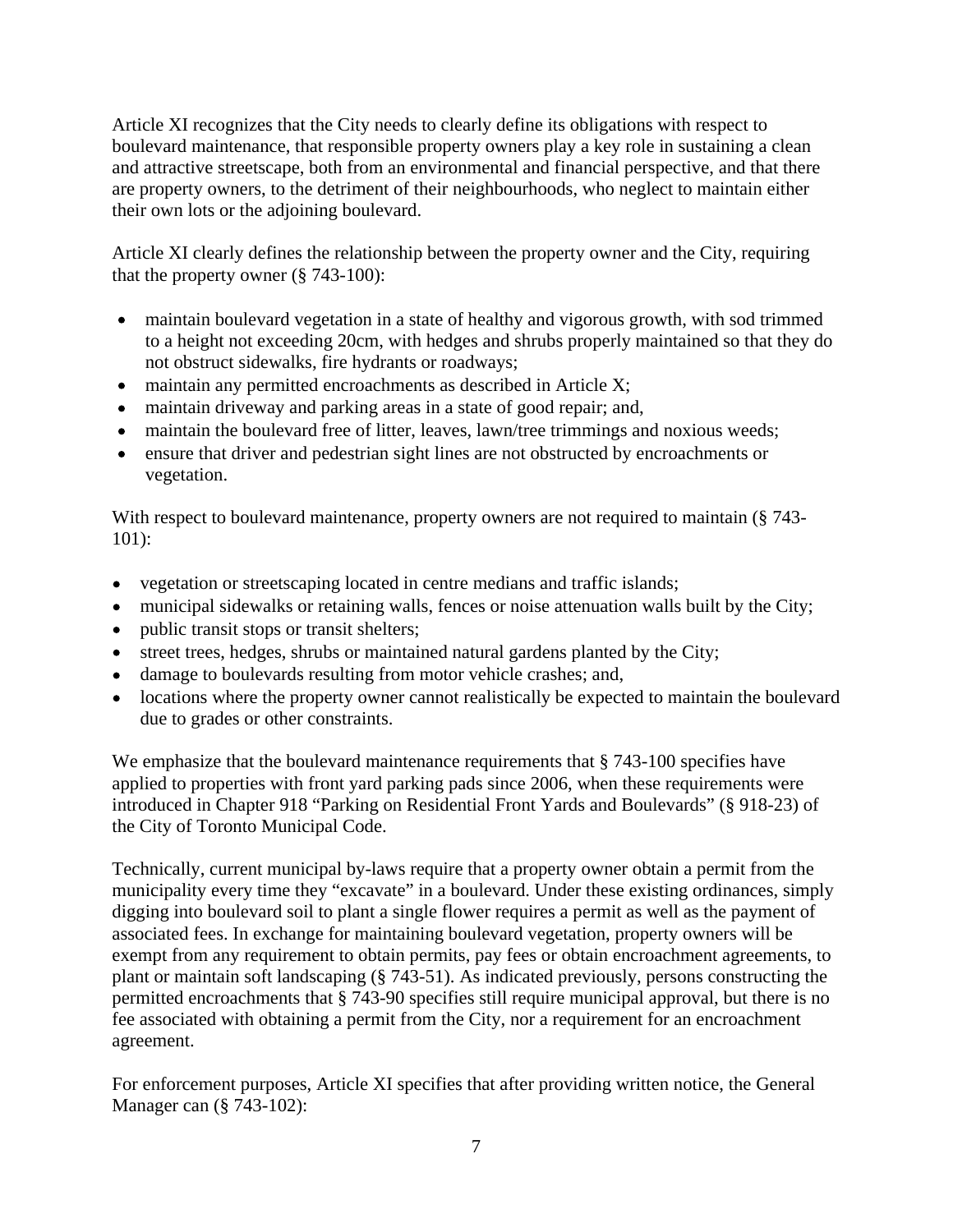- remove or modify any encroachment, driveway, vegetation or landscaping to accommodate municipal street work;
- remove or modify any additions or alterations to the boulevard; and,
- remove or modify any encroachment, driveway, parking area or vegetation that negatively affects public safety or that may damage a street or interfere with boulevard improvements and future utility locations.

Should the property owner fail to comply with the notice, the General Manager can, at the property owner's expense, complete the required work described in the notice.

## Article XIV - Sidewalks

Uniform regulations prohibiting vehicles on sidewalks are contained in Article III of Chapter 950 of the Uniform Traffic Code adopted by City Council on July 20-22, 2004; however, prohibiting pack animals on sidewalks is currently not part of the Code and is included in these amendments under Article XIV, § 743-150.

Article XIV requires that property owners maintain public and private sidewalks abutting a street free of vegetation, dirt, dust, litter and any other encumbrances that interfere with the safe and convenient passage of pedestrians (§ 743-151A). Owners of institutional, industrial, commercial and multi-unit residential apartment properties must not only keep both public and private sidewalks fronting their public road frontages free of encumbrances, but must ensure that any land situated between the building and the street line that the public uses as a sidewalk or walkway is kept in a state of good repair (§ 743-151B).

Article XIV gives the General Manager authority to clear, restore or repair any private sidewalk fronting a street if the property owner does not comply with the General Manager's notice to undertake the work requested. The property owner is required to complete the work at no expense to the City.

## Article XV – Constructing and Altering Walkways and Driveways

This article establishes the process for constructing, reconstructing (including repaving) and altering a walkway or driveway that connects to a public road, stating specifically that:

- all vehicle access driveways must provide adequate sight distance to ensure safe operation (§ 743-161A);
- all driveways shall be designed and located to minimize the impact on pedestrian and vehicle traffic, providing the sight distances required by the General Manager (§ 743-161B);
- driveway access to any street with a controlled access designation, such as the F.G. Gardiner Expressway and the Don Valley Parkway, is prohibited (§ 743-161J);
- to preserve public boulevards and protect for the installation of future sidewalks and utilities, the negative grade of any depressed driveway must be maintained entirely on private property(§ 743-161D) ;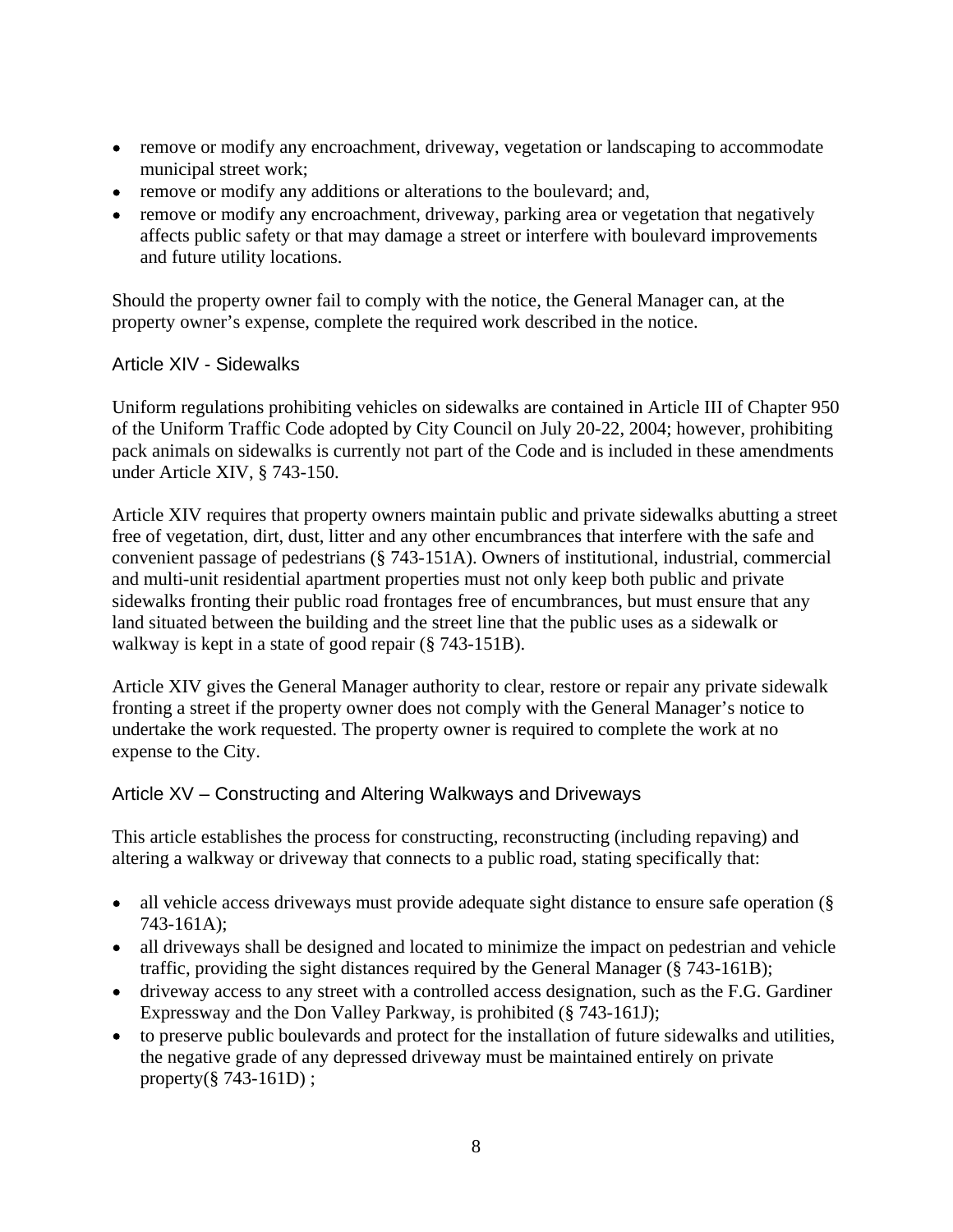- truck loading facilities requiring access to arterial streets must be designed to allow the vehicle to enter and exit the loading area "cab forward" (§ 743-161E);
- to avoid disputes between neighbours, driveway width, including any corner radius or 'flaring,' must be contained within the applicant's projected property limits(§ 743-161G);
- no one shall damage or remove a tree to construct a driveway without authorization from the Parks, Forestry and Recreation Services (§ 743-161H);
- the property owner must obtain a permit before they construct, repave, reconstruct or alter a  $\bullet$ driveway or walkway, posting any financial securities that the General Manager deems appropriate to ensure that the work satisfies municipal requirements (§ 743-160A);
- driveways are only permitted for the purpose of providing vehicle access to an authorized  $\bullet$ parking area, internal driveway system or boulevard parking stall approved by the City, and cannot exceed the minimum width required by any applicable by-law (§ 743-160B);
- the property owners shall remove any driveway and walkway that is no longer needed as a  $\bullet$ result of constructing a new driveway or walkway, and the boulevard shall be restored (§ 743-160C);
- driveways and walkways that are not constructed to the requirements that the General Manager specifies can be repaired or reconstructed to the satisfaction of the General Manager, at the property owner's expense, and the General Manager has the ability to recover any outstanding costs should the amount of the work exceed the submitted security (§ 743-160K, L);

Article XV does not apply to any existing depressed driveway, direct access loading dock, driveways encroaching into their neighbours projected property limits, or driveways situated within the corner radius of two intersecting streets. These facilities are "grandparented," and can remain provided that they were authorized before passage of the above-noted amendments and must continue to comply with the regulations that were in effect at the time of their original approval. Similar to encroachments, this "grandparenting" will not apply to properties subject to an application for plan of subdivision, rezoning, official plan amendment, site plan approval, minor variance or consent to sever (§ 743-161I).

# Article XVIII - Municipal Remedial Action

Article XVIII allows the General Manager to remove or immobilize anything that is placed, stands or parks on, in or near a street contrary to the provisions of Chapter 743 (§ 743-170).

This article establishes the process for giving notice to comply with the provisions of Chapter 743. It specifies a minimum of 14 days to remediate or modify a street to ensure compliance with the General Manager's requirements. The General Manager also has authority to invoice for any costs owing to the City, and can place these costs on the municipal tax roll (§ 743-171A, B, and C) in the event that these monies are not paid in a timely manner.

The General Manager is not required to give notice to remove any fouling, object, encumbrance, vehicle or obstruction in a street that represents a danger to public health or safety (§ 743-171D).